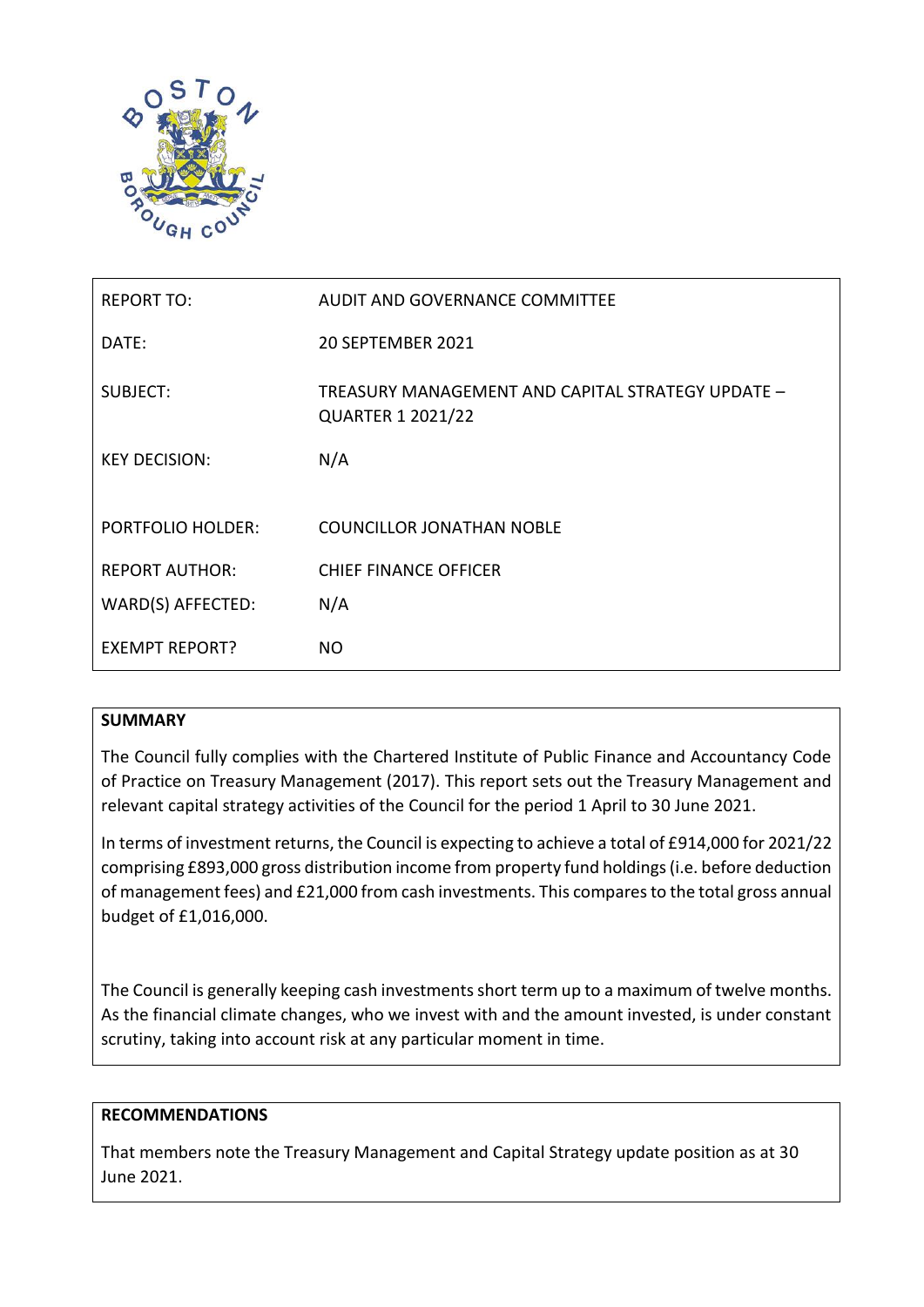#### **REASONS FOR RECOMMENDATIONS**

To effectively manage Treasury risk and protect Council capital.

#### **OTHER OPTIONS CONSIDERED**

There are no alternative recommendations.

#### **REPORT**

#### **Reason for Report**

To report the Council's Treasury Management Performance in 2021/22 and in compliance with the Chartered Institute of Public Finance and Accountancy's (CIPFA) Code of Practice on Treasury Management 2017 and generally accepted best practice.

### **1. Introduction**

- 1.1 The CIPFA Code of Practice for Treasury Management recommends that members be updated on treasury management activities regularly (annual, mid-year and/or quarterly reports). This report, therefore ensures this Council is implementing best practice in accordance with the Code.
- 1.2 This report sets out Treasury Management and relevant capital strategy performance up to 30 June 2021, and looks ahead to the remainder of the year.
- 1.3 The Treasury Management Strategy Statement (TMSS) for 2021/22, approved by Full Council on 1 March 2021, incorporates the Council's Annual Investment Strategy, which outlines the Council's investment priorities ranked in order of importance: **security of capital, liquidity and yield.**
- 1.4 The Council always aims to achieve the optimum return (yield) on its investments commensurate with proper levels of security and liquidity. In the current economic climate it is considered appropriate to keep the majority of investments short term to cover cash flow needs, but also to seek out value available in periods up to 12 months with highly credit rated financial institutions, using its advisors' (Link Asset Services) suggested creditworthiness approach, including a minimum sovereign credit rating and Credit Default Swap (CDS) overlay information.
- 1.5 The Treasury Management Strategy Statement (TMSS) sets Prudential and Treasury Indicators which are relevant for the purposes of setting an integrated Treasury Management Strategy and are a requirement of the CIPFA Code of Practice in Treasury Management.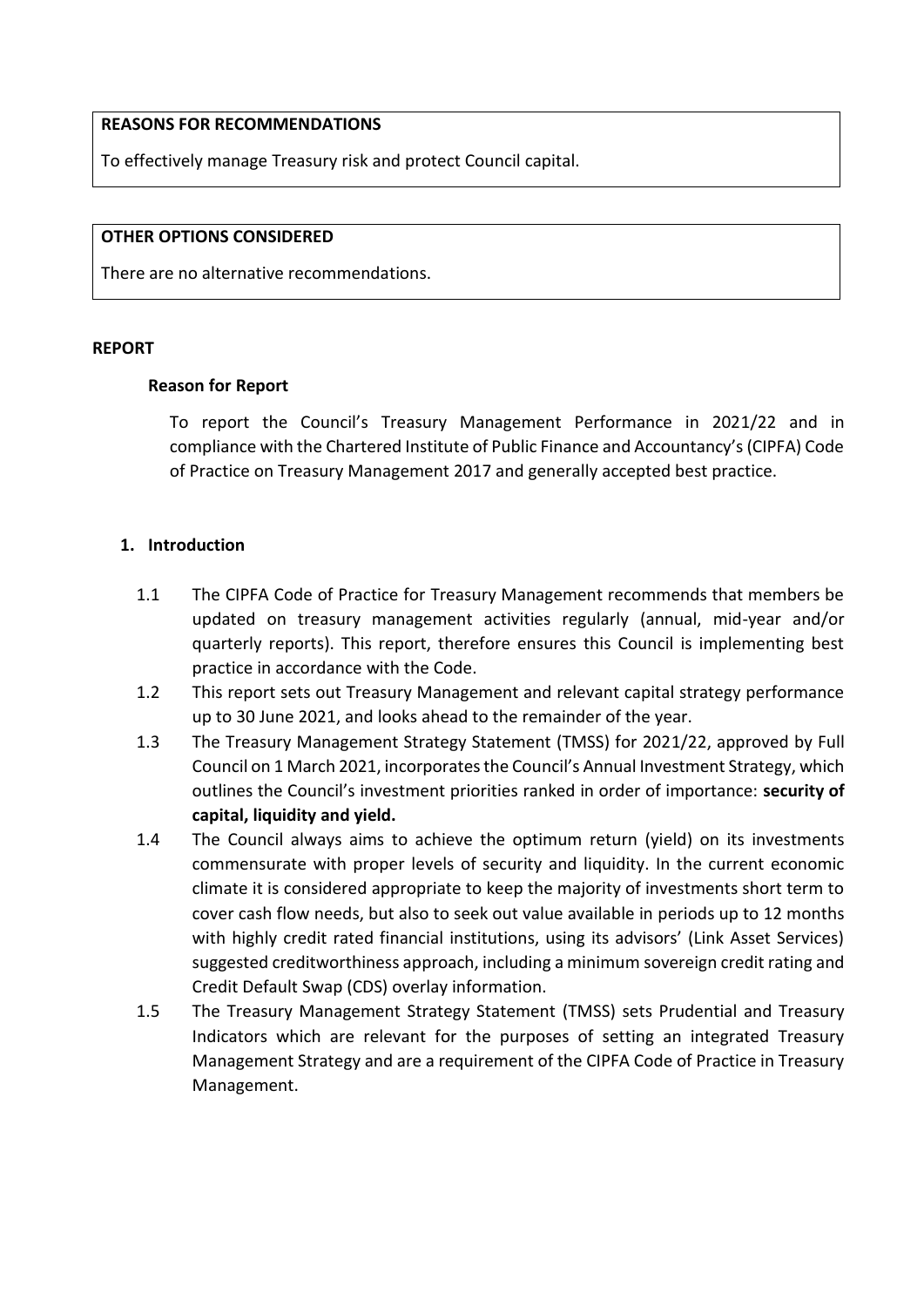### **2. Economic Background UK.**

- 2.1 **UK.** The 24 June Monetary Policy Committee (MPC) meeting voted unanimously to keep Bank Rate unchanged at 0.10%. They voted by a majority of 8-1 to continue unchanged the existing programme of UK government bond purchases of £875bn which is due to end by the end of this year. The MPC noted the developing upside risks in the UK to both activity and inflation. It said that the news on activity "had predominately been to the upside" and that Bank staff had "revised up their expectations for 2021 Q2 GDP growth to 5.5% from 4.25%." For the first time, the policy statement noted that there are "increasing signs of recruitment difficulties for some businesses" and the minutes said, "it was possible that the near-term upward pressure on prices could prove somewhat larger than expected." Indeed, by saying that inflation "is likely to exceed 3% for a temporary period" the MPC admitted the Governor will have to write to the Chancellor later in the year explaining why inflation is more than 1% above the 2% target. However, the key point is that the MPC still appears willing to ride out the inevitable spike in inflation over the next six months as it thinks it will be short lived and caused by one-off reopening price rises and supply shortages relative to demand-boosted by consumers having built up savings of around £145bn during lockdown. These spikes will drop out of the Consumer Price Index (CPI) calculation over the next twelve months. In addition, the bank is undertaking a review of its stated policy to raise Bank Rate first before unwinding quantitative easing (QE) purchases of gilts. Indeed, it appears to be likely that the Bank could unwind QE first before raising Bank Rate as it sees QE as a very useful quick acting weapon to use to combat any sudden dysfunction in financial markets, as happened in March 2020. However, it is currently nearly maxed out on the total level of QE. Money markets are currently expecting Bank Rate to start rising in mid-2022 but they are probably being too heavily influenced by looking across the Atlantic where inflationary pressure are much stronger and building up further under a major boost from huge Federal government stimulus packages. Overall, there could be only a minimal increase in Bank Rate in 2023 or possibly no increases before 2024.
- 2.2 **Current Situation.** Covid-19 vaccines have been a game changer which have enormously boosted confidence that life in the UK could largely return to normal during the second half of 2021 after a third wave of the virus threatened to overwhelm hospitals in Q1 this year. With the household saving rate having been exceptionally high since the first lockdown in March 2020, there is plenty of pent-up demand and purchasing power stored up for services in hard hit sectors like restaurants, travel and hotels. The UK has made fast progress, giving both jabs to over half of the population and one jab to well over two thirds. This programme should be completed in the second half of the year. The big question is whether mutations of the virus could develop which render the current vaccines ineffective, as opposed to how quickly vaccines can be modified to deal with them and enhanced testing programmes be implemented to contain their spread.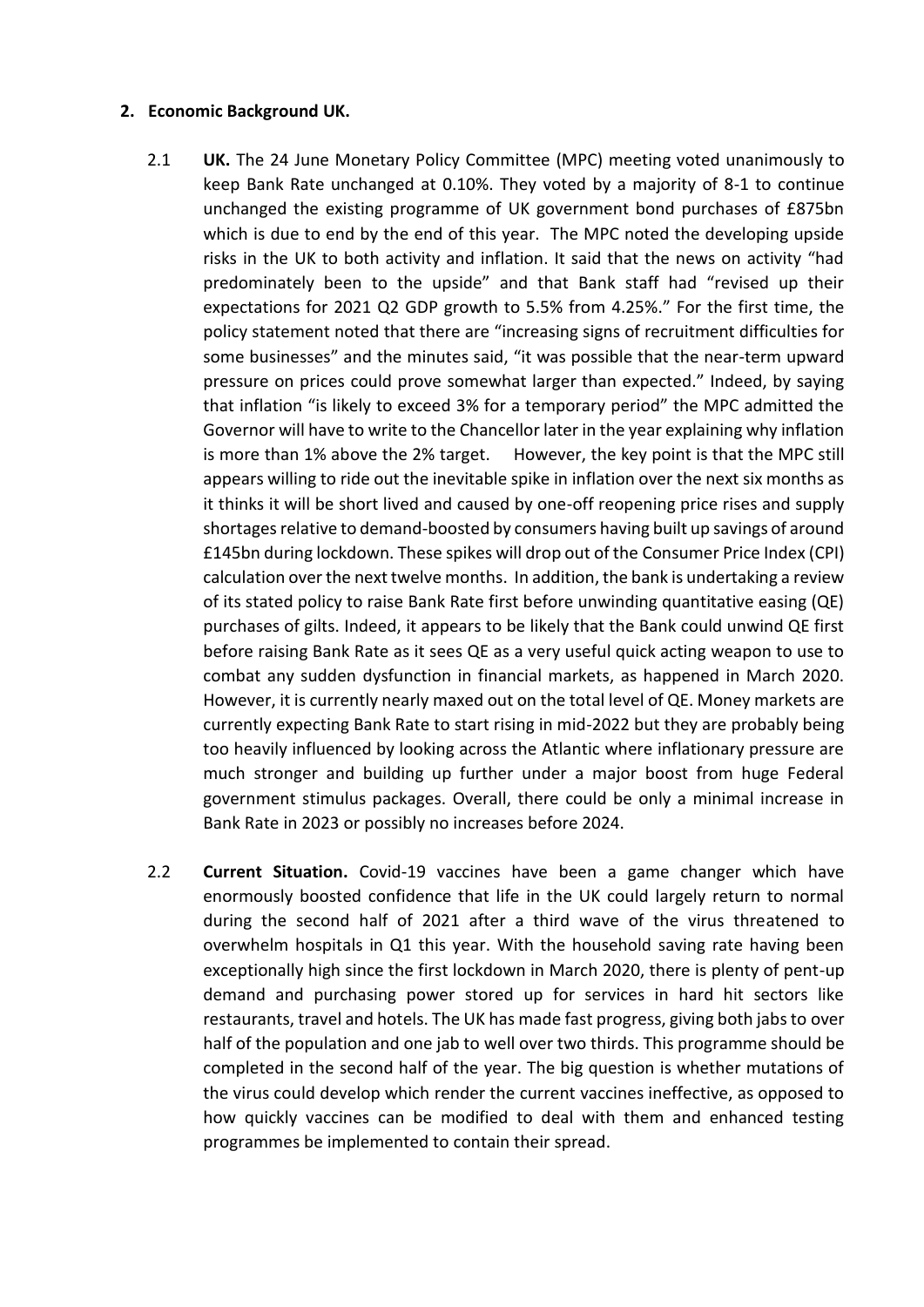- 2.3 **Brexit.** The final agreement on 24 December 2020 has eliminated a significant downside risk for the UK economy. The initial agreement only covers trade so there is further work to be done on the services sector where temporary equivalence has been granted in both directions between the UK and EU; that now needs to be formalised on a permanent basis. As the forecasts in this report were based on an assumption of a Brexit agreement being reached, there is no need to amend these forecasts.
- 2.4 **USA.** Since the Democrats won the elections in November 2020 and gained control of both Congress and the Senate, they have passed a \$1.9trn (8.8% of GDP) stimulus package in March 2021 on top of the \$900bn fiscal stimulus deal passed by Congress in late December. These, together with the vaccine rollout proceeding swiftly to hit the target of giving a first jab to over half of the population within the President's first 100 days, will promote a rapid easing of restrictions and strong economic recovery during 2021.

### **3. Interest Rate Forecast**

3.1 The Council's treasury advisor (Link Asset Services) has provided the following forecast:

| <b>Link Group Interest Rate View</b> |          | 10.5.21       |               |          |          |               |        |          |          |          |               |               |
|--------------------------------------|----------|---------------|---------------|----------|----------|---------------|--------|----------|----------|----------|---------------|---------------|
|                                      | $Jun-21$ | <b>Sep-21</b> | <b>Dec-21</b> | $Mar-22$ | $Jun-22$ | <b>Sep-22</b> | Dec-22 | $Mar-23$ | $Jun-23$ | $Sep-23$ | <b>Dec-23</b> | <b>Mar-24</b> |
| <b>BANK RATE</b>                     | 0.10     | 0.10          | 0.10          | 0.10     | 0.10     | 0.10          | 0.10   | 0.10     | 0.10     | 0.25     | 0.25          | 0.25          |
| 3 month ave earnings                 | 0.10     | 0.10          | 0.10          | 0.10     | 0.10     | 0.10          | 0.10   | 0.10     | 0.10     | 0.30     | 0.30          | 0.30          |
| 6 month ave earnings                 | 0.10     | 0.10          | 0.10          | 0.10     | 0.10     | 0.10          | 0.10   | 0.20     | 0.30     | 0.40     | 0.40          | 0.40          |
| 12 month ave earnings                | 0.20     | 0.20          | 0.20          | 0.20     | 0.20     | 0.20          | 0.30   | 0.30     | 0.40     | 0.50     | 0.50          | 0.50          |
| 5 yr PWLB                            | 1.20     | 1.20          | 1.30          | 1.30     | 1.30     | 1.40          | 1.40   | 1.40     | 1.40     | 1.50     | 1.50          | 1.50          |
| 10 yr PWLB                           | 1.70     | 1.70          | 1.70          | 1.80     | 1.80     | 1.90          | 1.90   | 1.90     | 2.00     | 2.00     | 2.00          | 2.00          |
| 25 yr PWLB                           | 2.20     | 2.20          | 2.30          | 2.40     | 2.40     | 2.40          | 2.50   | 2.50     | 2.50     | 2.50     | 2.50          | 2.60          |
| 50 yr PWLB                           | 2.00     | 2.00          | 2.10          | 2.20     | 2.20     | 2.20          | 2.30   | 2.30     | 2.30     | 2.30     | 2.30          | 2.40          |

### **Table 1 Interest Rate View**

3.2 The coronavirus outbreak has done huge economic damage to the UK and to economies around the world. After the Bank of England took emergency action in March 2020 to cut Bank Rate to first 0.25%, and then to 0.10%, it left Bank Rate unchanged at its subsequent meetings, although some forecasters had suggested that a cut into negative territory could happen. However, the Governor of the Bank of England has made it clear that he currently thinks that such a move would do more damage than good and that more quantitative easing is the favoured tool of further action becomes necessary. As shown in the forecast above, no increase in Bank Rate is expected within the forecast horizon ending 31 March 2024 as economic recovery is expected only to be gradual.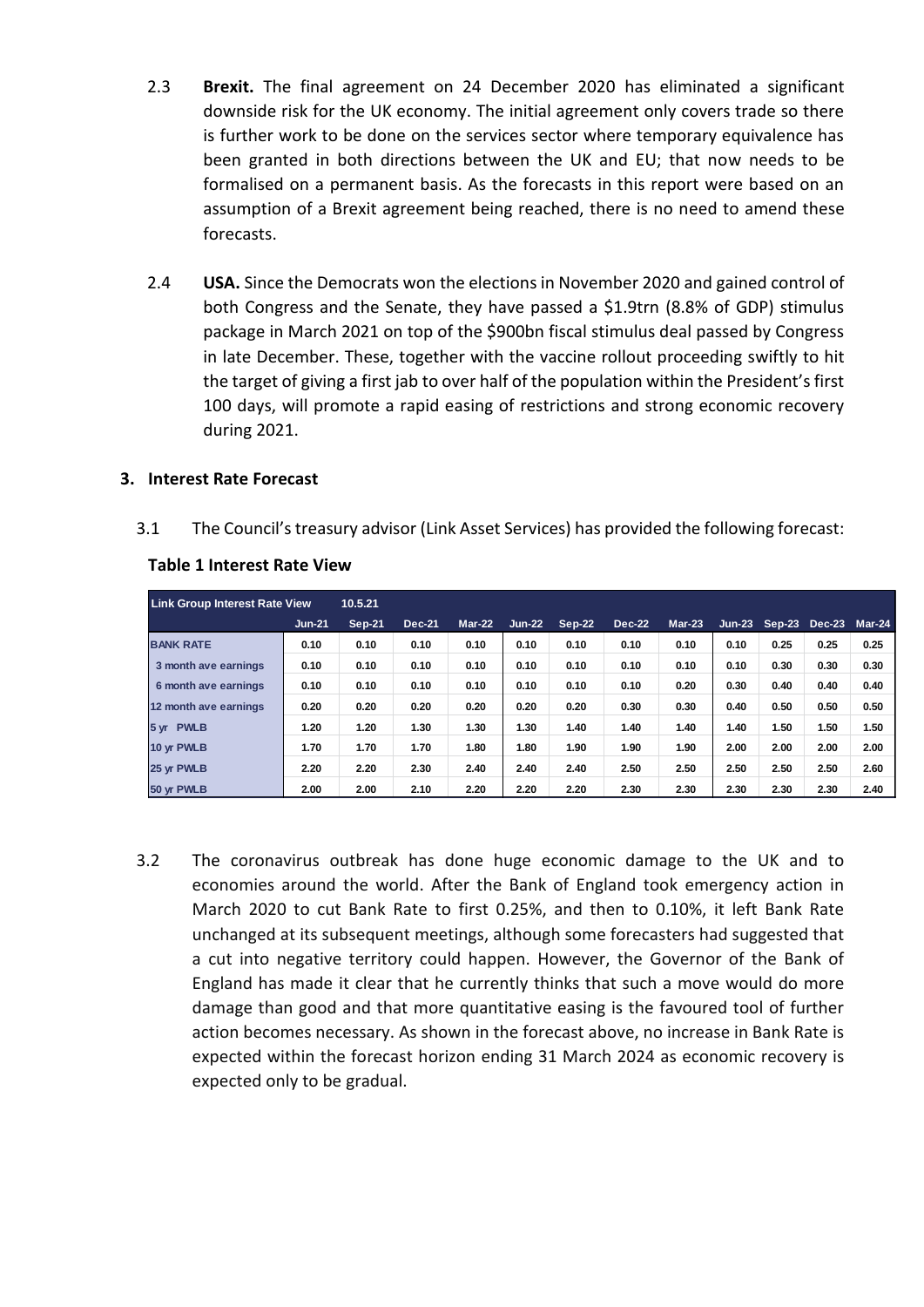### **4. Investment Income**

- 4.1 Longer term investment rates were on an upward curve for most of 2019/20 until the two emergency base rate cuts on 11 and 19 March 2020, the first to 0.25% and subsequently to 0.10%. The base rate is likely to remain at 0.10% for the foreseeable future.
- 4.2 The Council budgeted to receive £1,016,000 in gross investment income in 2021/22 comprising £977,000 from Property Funds (including £215,000 of management fees), and £39,000 from cash investments.
- 4.3 At 30 June 2021, total investment income is estimated to be £914,000 comprising £893,000 from Property Funds and £21,000 from cash investments.
- 4.4 In 2021/22, cumulatively to 30 June 2021, the Council achieved an average gross revenue return (before deduction of management fees) of 4.44% from the Property Funds (3.37% after fees).
- 4.5 Treasury (cash) investments achieved an average rate of 0.10% to 30 June 2021. This rate includes returns on investments placed on call with HSBC and CCLA; these rates being lower than investments placed for 3 months or more.
- 4.6 The average interest rates achieved so far in 2020/21 on the Council's cash investments are shown in Table 2 below. The table shows that overall performance generally compares favourably to the benchmark rates.

|  |  | Table 2 - Benchmarked rates of return |
|--|--|---------------------------------------|
|--|--|---------------------------------------|

| <b>Benchmark Return</b><br><b>Benchmark</b> |          | <b>Council Performance</b> |  |  |
|---------------------------------------------|----------|----------------------------|--|--|
| 3 month                                     | $-0.04%$ | 0.16%                      |  |  |
| 12 month                                    | 0.04%    | N/A                        |  |  |

4.7 Table 3 details the cash investments held by the Council at 30 June 2021. Investments are made in line with both Link's creditworthiness guidance and the duration limits applied to each colour banding.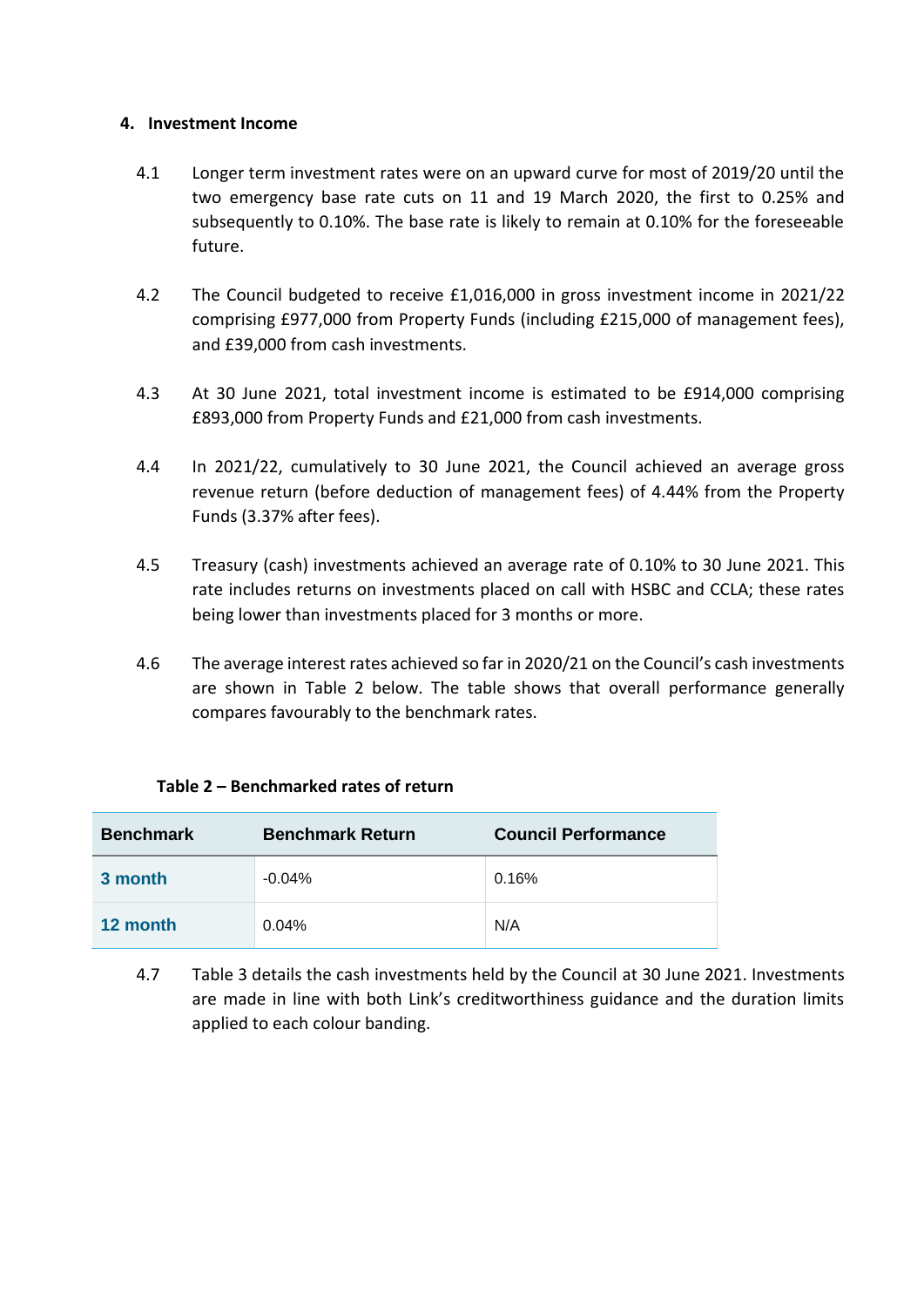| <b>Institutions</b><br>with Cash held | Amount<br>f'000 | <b>Duration</b>     | Rate  | Link<br><b>Most</b><br>recent<br><b>Services</b><br><b>Asset</b><br><b>Colour Rating</b> |
|---------------------------------------|-----------------|---------------------|-------|------------------------------------------------------------------------------------------|
| <b>HSBC</b>                           | 9,715           | Call                | 0.01% | Orange (12 months)                                                                       |
| <b>CCLA</b>                           | 3,000           | Call                | 0.03% | <b>Yellow 5 Years</b>                                                                    |
| Santander                             | 3,000           | 95 day notice       | 0.40% | $Red - 6$ months                                                                         |
| <b>Barclays</b>                       | 3,000           | 95 day notice       | 0.15% | $Red - 6$ months                                                                         |
| LLoyds                                | 3,000           | 95 day notice       | 0.05% | $Red - 6$ months                                                                         |
| <b>BoS</b>                            | 2,000           | $175$ day<br>notice | 0.06% | $Red - 6$ months                                                                         |
| Total                                 | 23,715          |                     |       |                                                                                          |

**Table 3 – Counterparty list and Investments held at 30 June 2021**

- 4.8 The Council's Treasury Management Strategy states investments are limited with any one institution to no more than £3m invested per institution, and £5m per counterparty group. On 56 working days from 1 April 2021, residual balances in excess of the £5m limit were deposited in the Council's current bank account (HSBC) for cash flow reasons (in accordance with para 7.3 of the Treasury Management Strategy).
- 4.9 The average level of funds available for investment from 1 April to 30 June 2021 was £21.509m. Of this, an average of £10.509m was available on a temporary basis, the level dependent on the timing of precept and business rate pool payments, receipt of grants and capital programme spend.

# **5. Capital Strategy and Property Fund Valuation**

5.1 Detailed below are the Property Fund investments held by the Council, the valuation date for all funds being 30 June 2021.

| <b>Financial Institution</b>       | <b>Purchase</b><br>Cost<br>f'000 | Net Asset<br>Value<br>at<br><b>March</b><br>31<br>2021<br>f'000 | Net Asset<br><b>Value</b><br>at<br>30<br>June<br>2021<br>£'000 | In-year<br>Gain<br>$/$ (Loss)<br>f'000 |
|------------------------------------|----------------------------------|-----------------------------------------------------------------|----------------------------------------------------------------|----------------------------------------|
| <b>Black Rock UK Property Fund</b> | 4,500                            | 4,403                                                           | 4,491                                                          | 88                                     |
| Schroder UK Real Estate Fund       | 4,250                            | 4,255                                                           | 4,351                                                          | 96                                     |
| Threadneedle Property Unit Trust   | 4,239                            | 3,830                                                           | 3,947                                                          | 117                                    |
| M&G UK Property Fund               | 4,000                            | 3,478                                                           | 3,605                                                          | 127                                    |
| <b>AEW</b>                         | 4,000                            | 3,526                                                           | 3,724                                                          | 198                                    |
| <b>Total</b>                       | 20,989                           | 19,492                                                          | 20,118                                                         | 626                                    |

# **Table 4 – Property Fund Holdings as at 30 June 2021**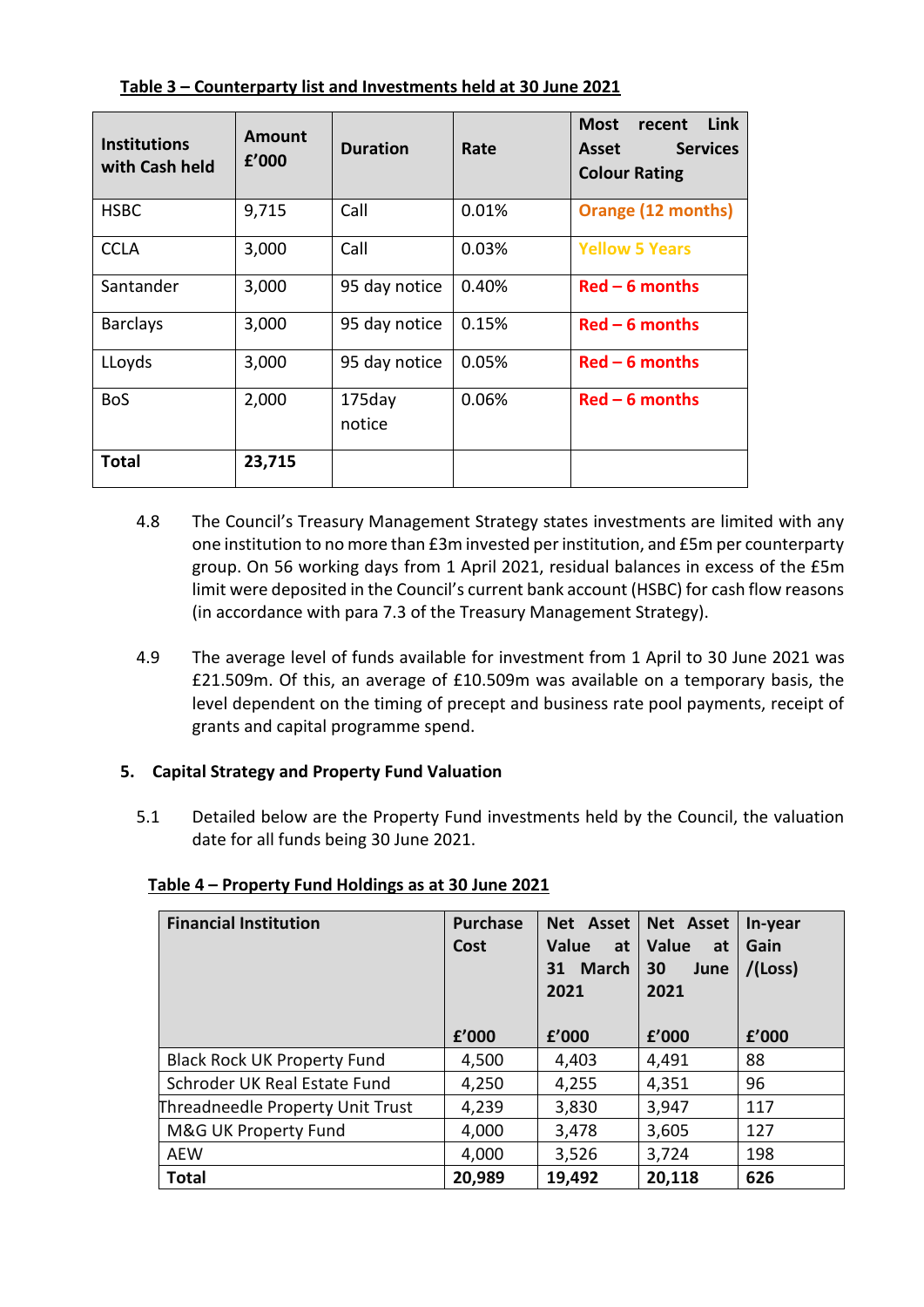5.2 The difference between purchase price, (i.e. the amount invested) and net asset value reflects premiums paid or discount received against the Funds' "Net Asset Value" at the settlement date together with the movement in fund valuations since acquisition. Fair values have increased slightly during quarter 1, overall by 3.21% since 31 March 2021, as a result of the gradual recovery from the ongoing pandemic, subsequent deep recession and ongoing economic uncertainties.

# **6. Borrowing**

- 6.1 At the start of the 2021/22 financial year, the Council's total long term borrowing was £16.449m. Total annual interest payments are estimated at £494,000.
- 6.2 No additional borrowing was undertaken during the three months to 30 June 2021, and officers continue to monitor opportunities to replace the internally invested sums with long term borrowing.

|               | 1 Year     | 5 Year     | 10 Year    | 25 Year    | 50 Year    |
|---------------|------------|------------|------------|------------|------------|
| Low           | 0.78%      | 1.12%      | 1.60%      | 2.03%      | 1.83%      |
| <b>Date</b>   | 08/04/2021 | 22/04/2021 | 11/06/2021 | 21/06/2021 | 21/06/2021 |
| <b>High</b>   | 0.88%      | 1.24%      | 1.80%      | 2.27%      | 2.06%      |
| Date          | 21/06/2021 | 13/05/2021 | 13/05/2021 | 13/05/2021 | 13/05/2021 |
| Average       | 0.81%      | 1.18%      | 1.68%      | 2.14%      | 1.94%      |
| <b>Spread</b> | 0.10%      | 0.12%      | 0.20%      | 0.24%      | 0.23%      |

### **Table 5 - PWLB rates**

# **7. Compliance with Treasury and Prudential Limits**

- 7.1 It is a statutory duty for the Council to determine and keep under review the affordable borrowing limits. The Council's approved Treasury and Prudential Indicators are included in the approved TMSS.
- 7.2 During the quarter ended 30 June 2021, the Council has operated within the treasury and prudential indicators set out in the Council's TMSS and in compliance with the Council's Treasury Management Practices. The Prudential and Treasury Indicators are shown in Appendix A.

# **8. Other**

8.1 **Changes in risk appetite** – The 2018 CIPFA Codes and guidance notes have placed enhanced importance on risk management. Where an authority changes its risk appetite, e.g. for moving surplus cash into or out of certain types of investment funds or other types of investment instruments, this change in risk appetite and policy should be brought to members' attention in treasury management update reports. There has been no change in the Council's risk appetite from that reported previously.

### **CONCLUSION**

Treasury Management continues to require close attention given the current financial climate. Officers will continue to be vigilant and report any significant issues to this committee.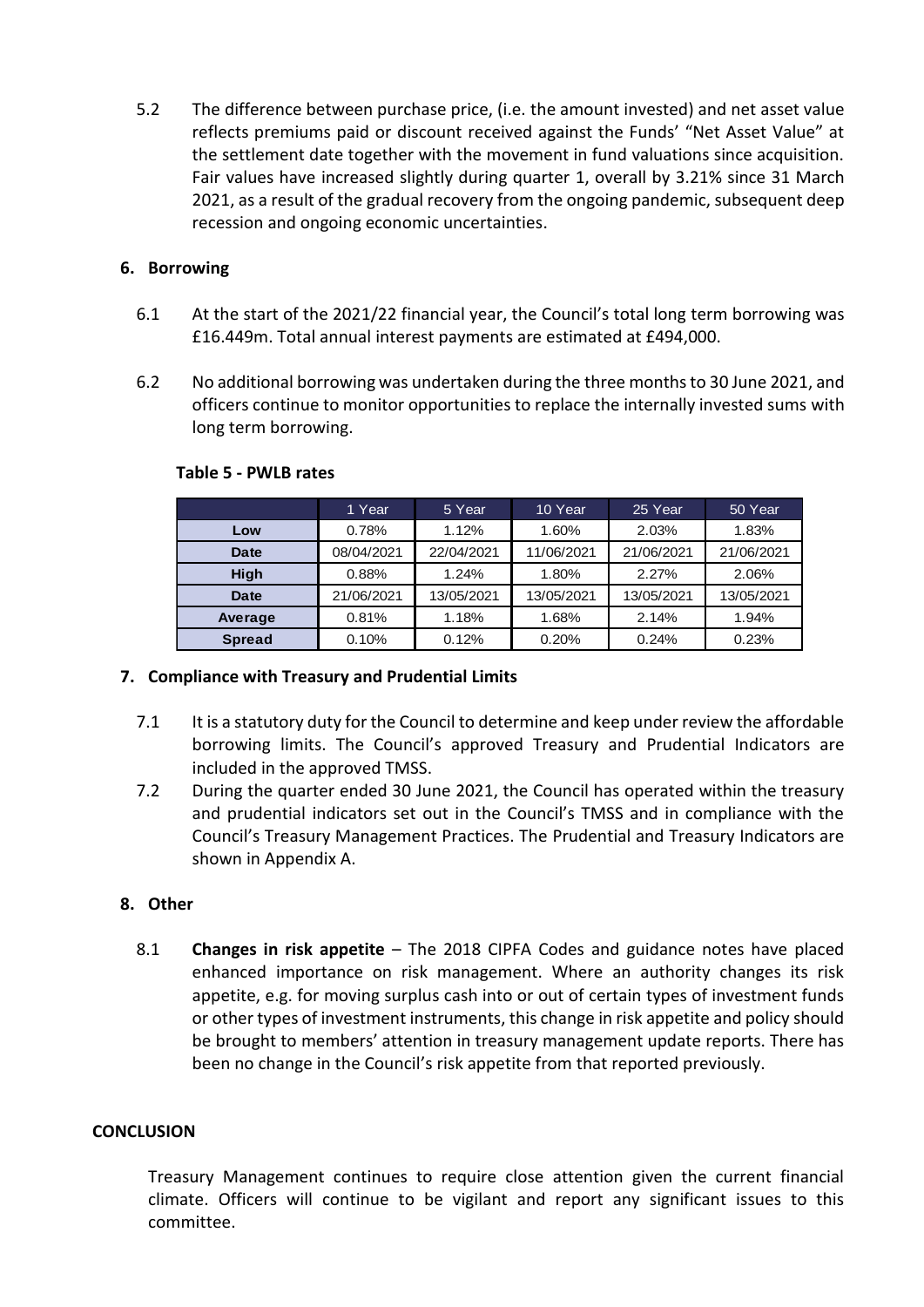### **FINANCIAL IMPLICATIONS**

The entire report*.*

### **LEGAL IMPLICATIONS**

The General Power of Competence (GPOC) in the Localism Act 2011 allows Councils a broad freedom in their operations.

Councils have the general power to borrow under Section 1 of the Local Government Act 2003.

The power to invest is set out in the Local Government Act 2003, Section 12, which gives the Council the power to invest for any purpose relevant to its functions under any enactment, or for the purposes of the prudent management of its financial affairs.

The power that allows councils to spend for capital purposes is included in the Local Government Act 2003.

# **CLIMATE CHANGE AND ENVIRONMENTAL IMPLICATIONS**

None

# **EQUALITY AND SAFEGUARDING IMPLICATIONS**

None

### **OTHER IMPLICATIONS**

The Code of Practice sets out the framework for controlling the risks associated with treasury management decisions for borrowing and investing. Ultimately investment and borrowing decisions are made in accordance with the Council's Treasury Management Strategy. The overriding priority is that the security of a deposit takes precedence over a return on investment.

The Prudential and Treasury Indicators control the limits for investing and borrowing, to ensure that any borrowing is affordable and sustainable and long term borrowing is for capital purposes only.

There is a requirement to try and balance the risks and rewards from investing our available cash resources, as outlined within the Treasury Management Strategy 2021/22.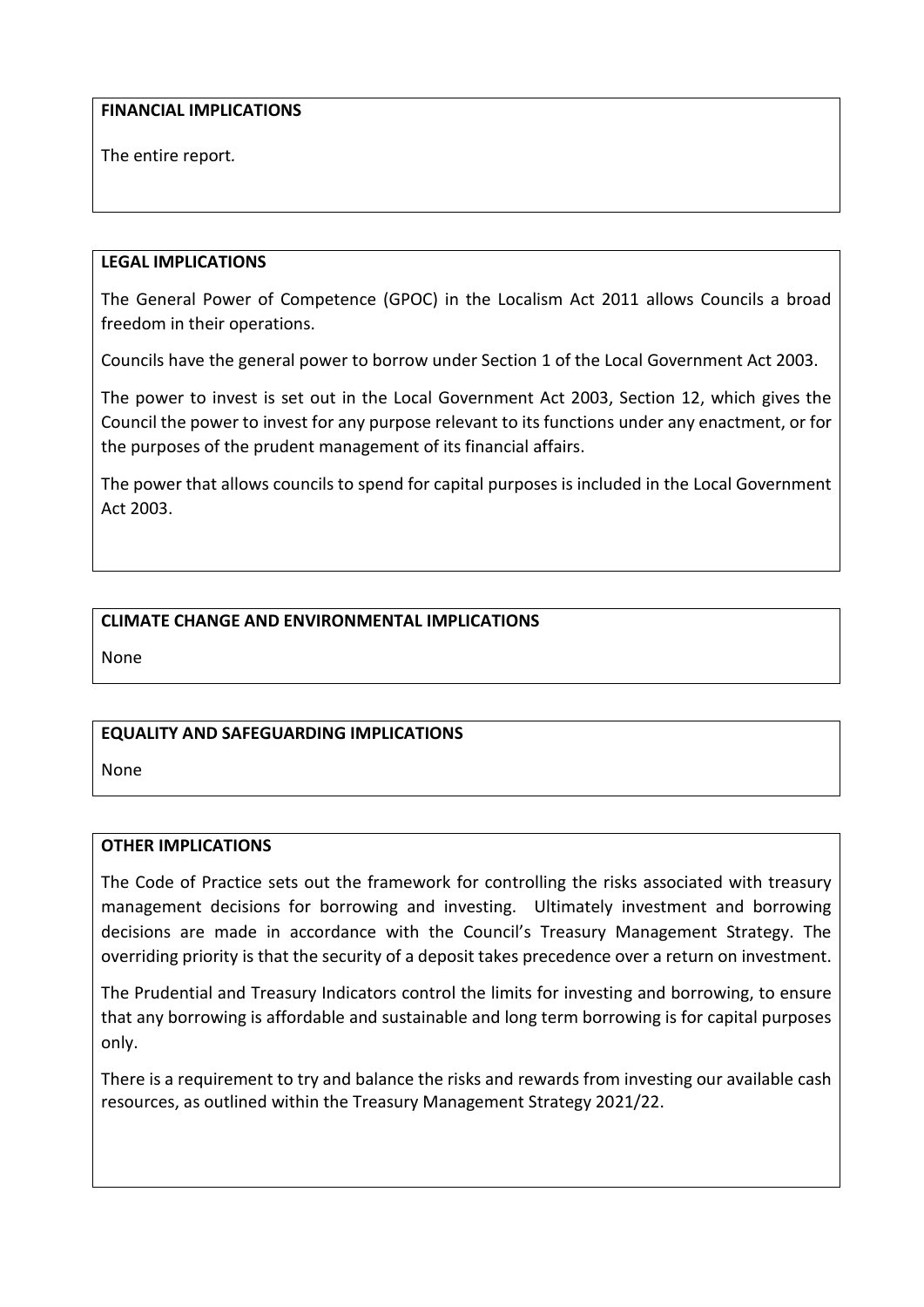#### **CONSULTATION**

No consultation undertaken.

| <b>APPENDICES</b>                                                     |                                    |  |  |  |
|-----------------------------------------------------------------------|------------------------------------|--|--|--|
| Appendices are listed below and attached to the back of the report: - |                                    |  |  |  |
| APPENDIX A                                                            | Prudential and Treasury Indicators |  |  |  |

| <b>BACKGROUND PAPERS</b> |                                                                                           |  |  |  |  |
|--------------------------|-------------------------------------------------------------------------------------------|--|--|--|--|
|                          | Background papers used in the production of this report are listed below: -               |  |  |  |  |
| <b>Document</b><br>title | Where the document can be viewed                                                          |  |  |  |  |
|                          |                                                                                           |  |  |  |  |
| Treasury                 | As part of the MTFS reported to Cabinet 24 February, approved by Full Council 1           |  |  |  |  |
| Mgmt.                    | March 2021.                                                                               |  |  |  |  |
| Strategy                 |                                                                                           |  |  |  |  |
| Statement                | https://moderngov.boston.gov.uk/documents/b5223/Council%20Report%20-%202021-              |  |  |  |  |
| 2021/22                  | -22%20Budget%20Report%20Medium%20Term%20Financial%20Strategy%20and%20Council%20Tax%2001st |  |  |  |  |
|                          | $Mar-202.pdf?T=9$                                                                         |  |  |  |  |

| <b>CHRONOLOGICAL HISTORY OF THIS REPORT</b>                                 |                                                                                |  |  |
|-----------------------------------------------------------------------------|--------------------------------------------------------------------------------|--|--|
| A report on this item has not been previously considered by a Council body. |                                                                                |  |  |
| <b>REPORT APPROVAL</b>                                                      |                                                                                |  |  |
| Report author:                                                              | Steven Houchin, Chief Finance Officer, PSPS Ltd,<br>steven.houchin@pspsl.co.uk |  |  |
| Signed off by:                                                              | Christine Marshall, S151 Officer,<br>Christine.marshall@sholland.gov.uk        |  |  |
| Approved for publication:                                                   | Cllr Noble                                                                     |  |  |